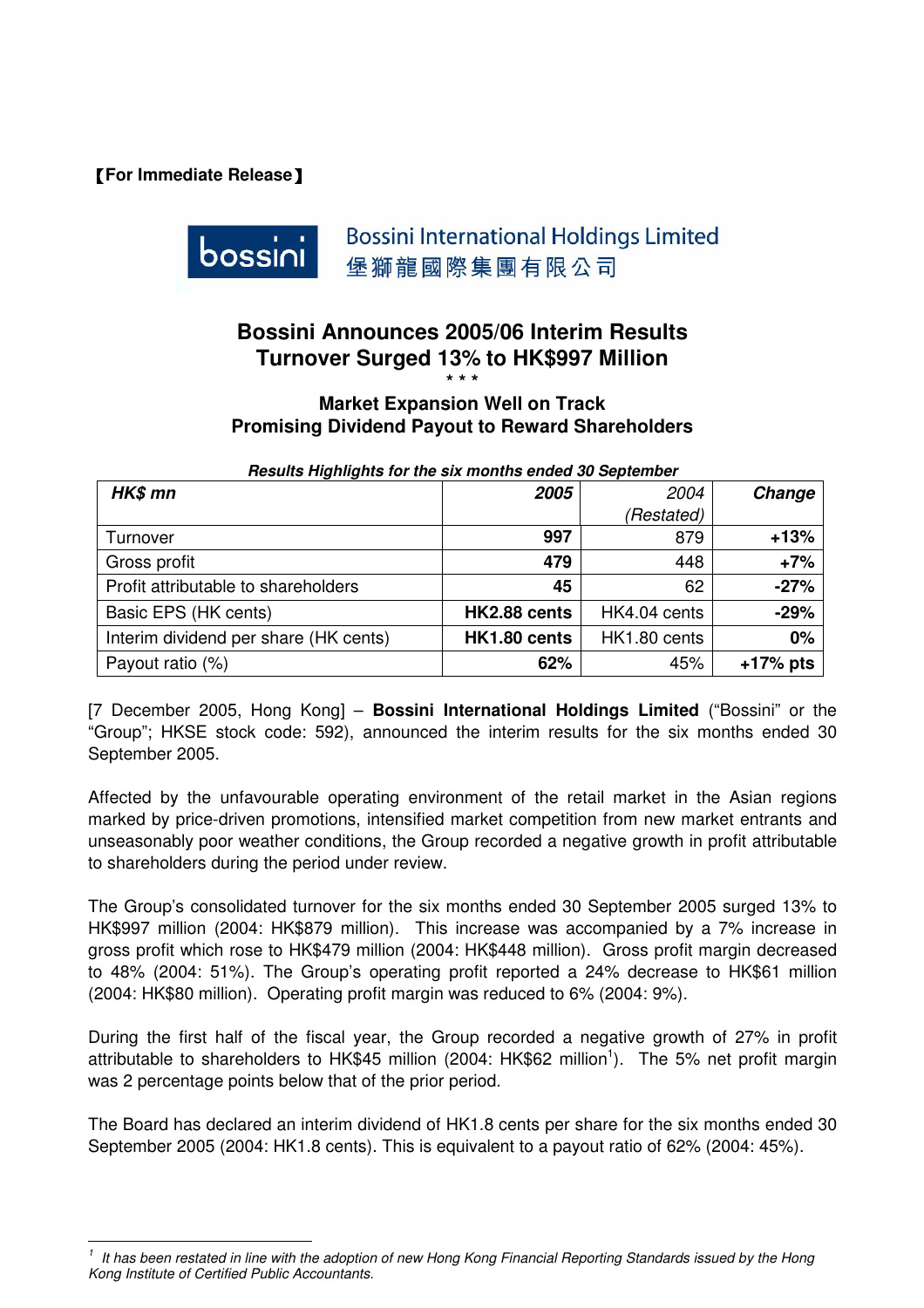Commenting on the interim results, Mr Law Ka Sing, Chairman of Bossini, said, "Having laid a solid foundation during the past two years, the Group continued to deliver double-digit turnover growth during the period under review. The Group's pragmatic network expansion strategy remained on track. The export franchise business continued to show outstanding performance in terms of both sales and market expansion."

Hong Kong, the Group's primary market, accounting for 52% (2004: 52%) of consolidated turnover, recorded sales amounting to HK\$524 million (2004: HK\$460 million) during the six months under review. Mainland China was the second largest revenue contributor, generating HK\$215 million (2004: HK\$186 million) in sales which accounted for 22% (2004: 21%) of consolidated turnover. Taiwan and Singapore, which contributed turnover of HK\$166 million (2004: HK\$150 million) and HK\$92 million (2004: HK\$83 million), accounted for 17% (2004: 17%) and 9% (2004: 10%) of the total turnover respectively. Owing to the unfavourable market and weather conditions, the overall same store sales growth was flat (2004: 16%).

The overall economy was weaker than expected, and the impact of the opening of Hong Kong Disneyland on the Hong Kong economy was not as obvious as anticipated. In addition, new market entrants, rising rental costs and sluggish consumer spending due to unseasonably poor spring and summer weather conditions necessitated the running of increased number of pricedriven promotions.

Ms Kathy Chan, Executive Director and Director of Finance of Bossini, said, "Rental and staff costs rose during the first half of the year, leading to increases in operating expenses. With a proven track record in maximising operating efficiencies, the Group continued to contain operating expenses within 42% of its turnover during the period under review, which is the same as that recorded in the same period last year."

During the first half of the fiscal year, the Group successfully opened a directly managed outlet in Malaysia and entered a new market, Nepal, in its export franchise business.

In addition to promoting the **"bossini"** brand internationally, the Group also implemented marketing campaigns for the mass market targeted "**sparkle**" brand and the mid- to high-end market targeted **"bossini style"** product line in order to penetrate different market segments in Mainland China.

Ms. Kathy Chan added, "We will continue to adopt a pragmatic expansion strategy with a strong emphasis on profitability and efficiency. At the same time, we will enrich our product range with the addition of more varieties with trendy elements for customers to choose from. Our ultimate goal is to deliver sustainable and consistent growth and to achieve profitability across all core markets."

The outlook for the Hong Kong retail sector in the second half of the year is mixed with both opportunities and challenges. Interest rate hikes, rental cost increases, oil price surges and fears over avian flu have all cast shadows over the local economy and consumption power in Hong Kong. On the other hand, the continual revival of economy plus the improved unemployment rate and salary increment help enhance peoples' confidence in the domestic economy. The management will watch closely the development of the Hong Kong retail market. One to two additional outlets were planned to open in the second half of the year as scheduled in order to further penetrate the mass market in Hong Kong.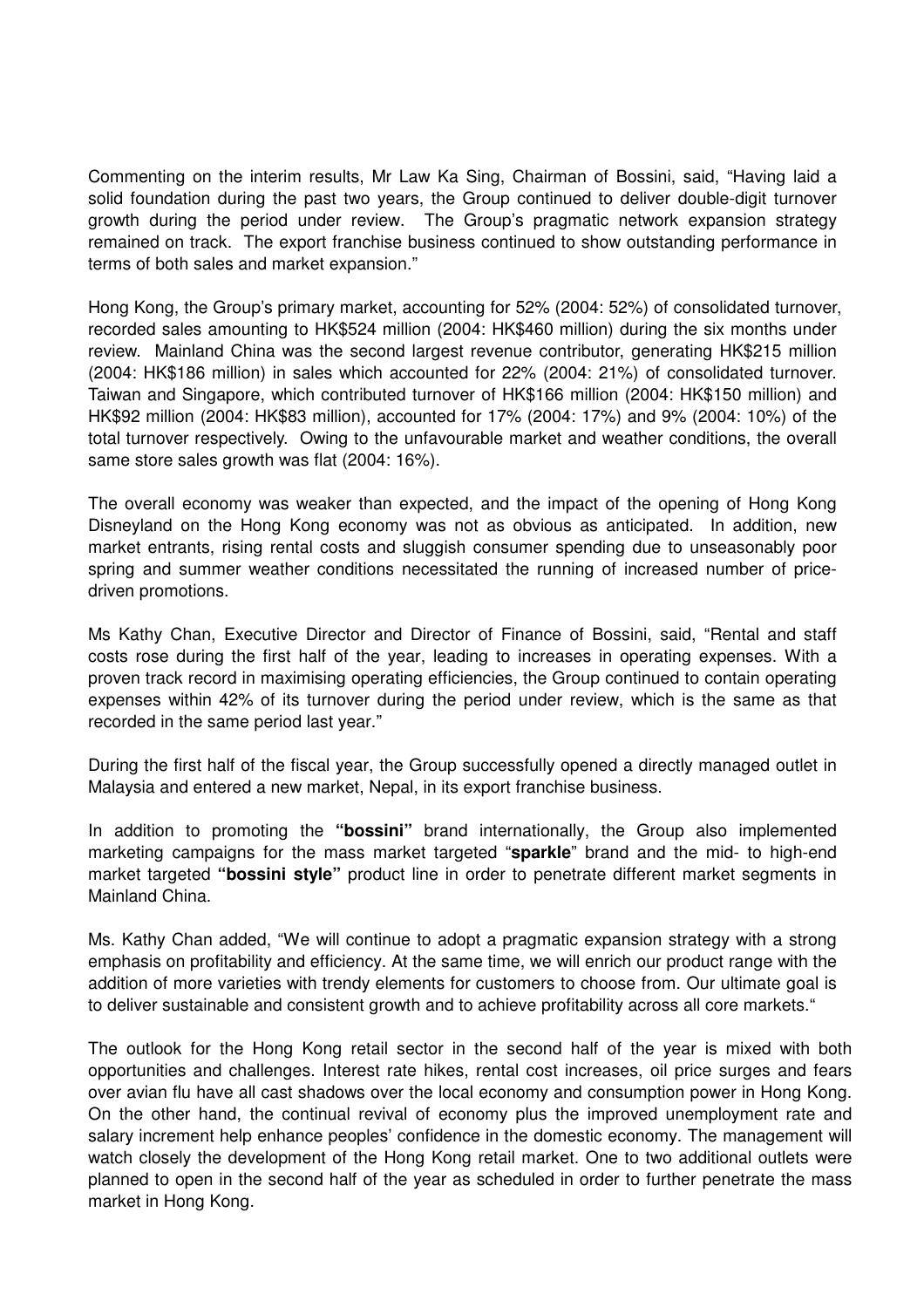The management expects Mainland China's economic growth to remain buoyant during the second half of the current financial year. Intense competition is expected to continue there too. However, the Group will take proactive measures to mitigate its impact on "**sparkle**" sales by introducing new designs and product ranges to attract customers. The management remains positive about its medium- to long-term prospects in this fast growing market.

Taiwan's economic environment is expected to remain stable in the short- to medium-term. After adding 24 outlets in the first half of this year, the Group has almost achieved its outlet expansion growth for the whole year with a few more outlets to be added in the second half. Contribution from the newly added outlets will start to emerge in the second half of the year. The management holds a positive view of bringing this market back to profit.

The Group will maintain its steady progress in Singapore during the second half of the financial year. The management is also optimistic on the progressive growth of Malaysian market which will be a profitable long-term addition to the Group's operational portfolio.

Mr Law Ka Sing, Chairman of Bossini, concluded, "Given the prevailing market condition, we remain cautiously optimistic of our medium- to long-term development prospects. The strengthening of product offering set to take place during the second half of the year. The export franchise business will continue to be a catalyst to our expansion, whilst the Mainland China market will be a key area of growth in the years ahead. Our management team will continue to strive to fulfil our corporate objectives as always, to reward shareholders with sustainable results and promising dividend payout."

- End -

#### **About Bossini International Holdings Limited**

Bossini International Holdings Limited is a leading apparel brand owner, retailer and franchiser in the region. Headquartered in Hong Kong, Bossini launched its first retail outlet in 1987. Over the past two decades, the Group rapidly established an extensive international operating platform and distribution that extended to more than 900 outlets worldwide.

Renowned for its comfortable, easy to mix-and-match, colorful and energetic style, Bossini offers a full range of good value for money casual wear apparel products, including ladies', men's and kid's wear, which are designed to fit customer needs.

For further information, please contact: iPR ASIA LTD. Harriet Lau / Karen Hung / Antonia Au / Sharis Siu Tel: (852) 3170 6750 / 2136 6176 / 3170 6752 / 3170 6753 Fax: (852) 2136 6068 / 2136 6951 Email: harrietlau@iprasia.com.hk / antoniaau@iprasia.com.hk / karenhung@iprasia.com.hk / sharissiu@iprasia.com.hk Website: www.iprasia.com